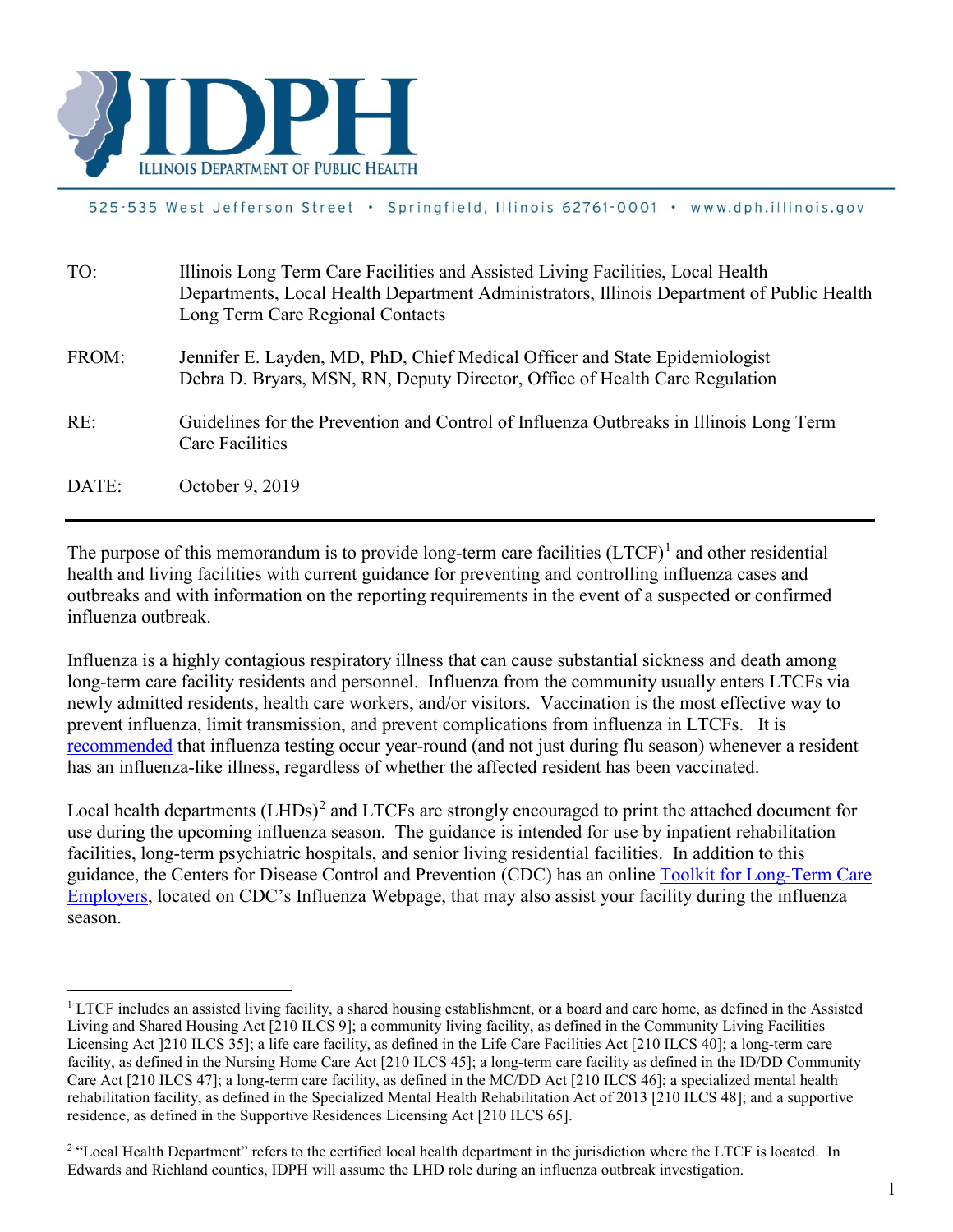### Influenza

## Disease and Outbreak Management for Long-term Care Facilities

#### **CONTENTS**

- I. [Influenza Overview](#page-1-0)
- II. [Definitions](#page-1-1)
- III. [Reporting](#page-2-0)
- IV. [Prevention and Control of Outbreaks in Long Term Care Facilities](#page-2-1)
- V. [References](#page-9-0)
- VI. [Regional and Other Long Term Care Contacts](#page-9-1)
- VII. [Regional Counties List](#page-11-0)
- VIII. [IDPH Influenza Outbreak Report Form For Congregate Settings](#page-12-0)
	- IX. [Sample Influenza Surveillance for Congregate Setting Outbreak Log](#page-13-0)
	- X. [Sample Employee Influenza Vaccination Tracking Form](#page-14-0)

#### <span id="page-1-0"></span>**I. Influenza Overview**

Influenza (also known as the flu) is a contagious respiratory illness caused by influenza viruses. It can cause mild illness in some persons but can cause substantial illness and death among residents of LTCF. Adults 65 years of age and older are at higher risk for developing influenza-related complications. Influenza symptoms usually occur abruptly and include some or all of the following: fever, myalgia (muscle pain), headache, malaise, nonproductive cough, sore throat, and rhinitis (stuffy or runny nose, sneezing and post-nasal drip).

Influenza viruses are spread from person to person primarily through large-particle respiratory droplet transmission (e.g., when an infected person coughs or sneezes near another person). Transmission via large-particle droplets requires close contact between the source and recipient persons, because droplets do not remain suspended in the air and generally travel only a short distance (less than or equal to one meter or just over three feet).

Another possible source of transmission is contact with respiratory droplet-contaminated surfaces (e.g., the susceptible person touches contaminated surface and then touches his eyes, nose, or mouth). Contact with respiratory droplet-contaminated surfaces is another possible source of transmission (e.g., the susceptible person touches contaminated surface and then touches his eyes, nose, or mouth). The typical incubation period (time between exposure and infection) for influenza is one to four days, with an average of two days. Infected adults shed influenza virus from the day before symptoms begin through five to seven days after illness onset. Young children and persons with weakened immune systems may be infectious for ten or more days after onset of symptoms.

#### <span id="page-1-1"></span>**II. Definitions**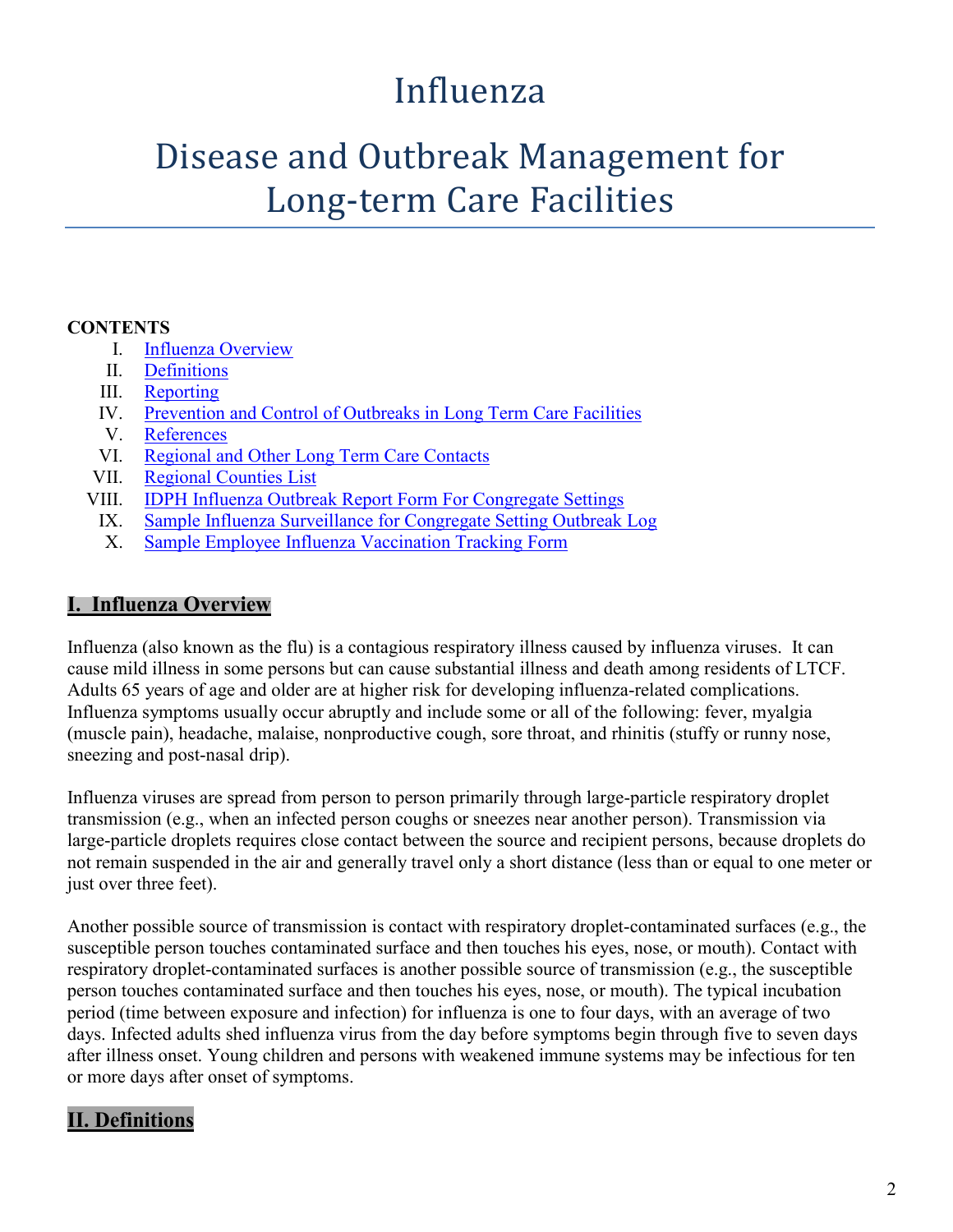The following definitions will assist you in determining how to respond to influenza-like illness and influenza outbreaks within your facility:

- **Influenza-like illness (ILI):** Fever (a temperature of 100<sup>o</sup> F [37.8<sup>o</sup> C] or higher orally) AND new onset of cough and/or sore throat.
- **Confirmed influenza outbreak:** Two or more cases of ILI occurring within 72 hours among residents in a unit of the facility with at least one of the ill residents having laboratory-confirmed influenza (i.e., reverse transcription polymerase chain reaction [RT-PCR], viral culture, or rapid test).

*Note: When influenza is circulating in the surrounding community, a high index of suspicion should be maintained. Fever may be difficult to determine among elderly residents. Therefore, the definition of fever used for ILI can be a temperature two degrees (2°F) above the established baseline for that resident. Some ill residents may develop prostration (extreme exhaustion) with new onset of cough and/or sore throat.*

#### <span id="page-2-0"></span>**III. Reporting**

**PLEASE REPORT ALL OUTBREAKS OF INFLUENZA** to the LHD **AND** to your respective IDPH Long-term Care Regional Office within 24 hours (within eight regularly scheduled business hours) by telephone or fax. [Pursuant to the Control of Communicable Diseases Code Section \[77 ILCS 45 690.565\]](http://www.ilga.gov/commission/jcar/admincode/077/077006900D05650R.html), any pattern of cases or increased incidence of any illness beyond the expected number of cases in a given period that may indicate an outbreak shall be reported to the local health authority within 24 hours. Clusters or outbreaks determined to be confirmed as influenza should then be reported by the LHD to the IDPH influenza surveillance program via the Outbreak Reporting System (ORS). Facilities should use the attached [Influenza Outbreak Report Form](#page-12-0) to assist in collecting and disseminating information to the LHD.

After seven days from the latest case onset have passed without a new case of ILI in the facility, the outbreak can be considered resolved and will be finalized and closed by the LHD in the Outbreak Reporting System (ORS).

#### <span id="page-2-1"></span>**IV. Prevention and Control of Influenza Outbreaks in LTCF**

Strategies for preventing and controlling influenza in long-term care facilities include the following:

- **A. [Vaccination](#page-2-2)**
- **B. [Testing](#page-4-0)**
- **C. [Infection Control Measures](#page-4-1)**
- **D. [Antiviral Treatment](#page-7-0)**
- <span id="page-2-2"></span>**E. [Antiviral Chemoprophylaxis](#page-8-0)**

#### **A. Vaccination Recommendations**

1. Anyone >6 months of age and older without contraindications, including health care personnel and persons at high risk for complications from influenza (including all residents of LTCFs), should receive annual influenza vaccination according to current national recommendations. Immunization policies should include annual influenza vaccination for all residents and staff, and the pneumococcal vaccine as recommended by the Advisory Committee on Immunization Practices (ACIP). No preferential recommendation is made for one influenza vaccine product over another for persons for whom more than one licensed, recommended, and appropriate product is available. **To review the 2019-2020 season recommendations, please view the [MMWR article.](https://www.cdc.gov/mmwr/volumes/68/rr/rr6803a1.htm?s_cid=rr6803a1_e&deliveryName=USCDC_921-DM7382)**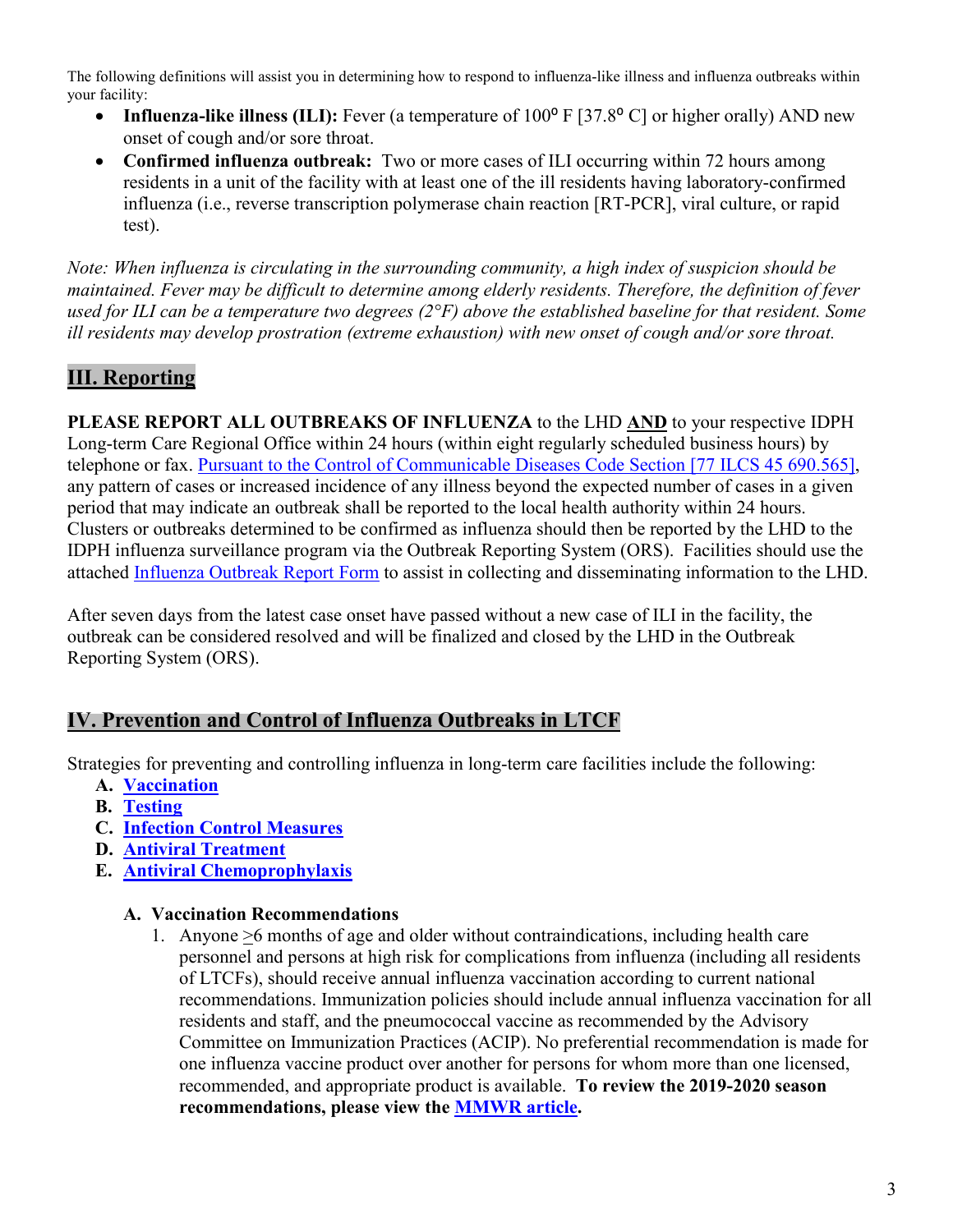#### 2. **Vaccination of Residents**

- LTC facilities should implement the following guidelines for vaccinating residents:
- a. Standing orders for influenza vaccine should be in effect for all residents >6 months of age.
- b. Residents should be vaccinated on an annual basis as soon as influenza vaccine becomes available, unless medically contraindicated Nursing Home Care Act [\[210 ILCS 45/2-](http://www.ilga.gov/legislation/ilcs/ilcs4.asp?ActID=1225&SeqStart=6300000&SeqEnd=8400000) [213\]](http://www.ilga.gov/legislation/ilcs/ilcs4.asp?ActID=1225&SeqStart=6300000&SeqEnd=8400000). It is important to continue to administer influenza vaccine throughout the influenza season. New residents should be vaccinated as soon as possible after admission to the facility. Residents with uncertain immunization histories should be considered NOT immunized and vaccinated accordingly.
	- Flublok<sup>®</sup> is a trivalent influenza vaccine that has been FDA approved for use in adults ages 18 years and older with severe egg allergies because it does not use the influenza virus or chicken eggs in its manufacturing process.
	- $\triangleright$  For more information about vaccination recommendations, review the 2019-2020 [Influenza Vaccine Recommendations.](https://www.cdc.gov/mmwr/volumes/68/rr/rr6803a1.htm?s_cid=rr6803a1_e&deliveryName=USCDC_921-DM7382)
- c. A facility shall administer or arrange for administration of a pneumococcal vaccination to each resident, in accordance with the recommendations of the Advisory Committee on Immunization Practices of the Centers for Disease Control and Prevention, who has not received this immunization prior to or upon admission to the facility, unless the resident refuses the offer for vaccination or the vaccination is medically contraindicated. A facility shall document in each resident's medical record that a vaccination against pneumococcal pneumonia was offered and administered, arranged, refused, or medically contraindicated. For specific recommendations, visit the [CDC website](https://www.cdc.gov/vaccines/vpd/pneumo/index.html) where this topic is discussed in detail.
- d. Influenza vaccine may be less effective in the very elderly, and although immunized, some LTCF residents may remain susceptible to influenza. Fluzone High-Dose® is an influenza vaccine, manufactured by Sanofi Pasteur Inc., which contains more antigen than regular Inactivated Influenza Vaccine (IIV) and is designed specifically for people 65 years and older. Fluzone High-Dose is *not* recommended for people who have had a severe reaction to the flu vaccine in the past. For additional information about Fluzone, visit [CDC's website.](http://www.cdc.gov/flu/protect/vaccine/qa_fluzone.htm)

#### 3. **Vaccination of Health Care Personnel**

Pursuant to Section 30 of the Health Care Employee Vaccination Code [77 Ill. Adm. Code 956], "Each health care setting shall ensure that all health care employees are provided education on influenza and are offered the opportunity to receive seasonal, novel and pandemic influenza vaccine, in accordance with this section, during the influenza season (between September 1 and March 1 of each year) unless the vaccine is unavailable."

Effective July 1, 2018, [P.A. 100-1029](http://www.ilga.gov/legislation/publicacts/fulltext.asp?Name=100-1029&GA=100) amended Section 2310-650 of the Department of Public Health Powers and Duties Law (20ILCS 2310/2310-650) to modify the instances in which a health care employee may decline an influenza vaccine offer. P.A. 100-1029 provides that 'A health care employee may decline the offer of vaccination if the vaccine is medically contraindicated, if the vaccine is against the employee's religious beliefs, or if the employee has already been vaccinated. General philosophical or moral reluctance to influenza vaccinations does not provide a sufficient basis for an exemption'. The Department has adopted revised rules to the Health Care Employee Vaccination Code, [\[77](http://www.ilga.gov/commission/jcar/admincode/077/077009560000300R.html)  [Ill. Adm. Code 956\]](http://www.ilga.gov/commission/jcar/admincode/077/077009560000300R.html), effective February 6, 2019, to implement and adopt P.A. 100-1029.

Each health care setting is also required to maintain a system for tracking and documenting influenza vaccine offered and administered to health care employees. Documentation shall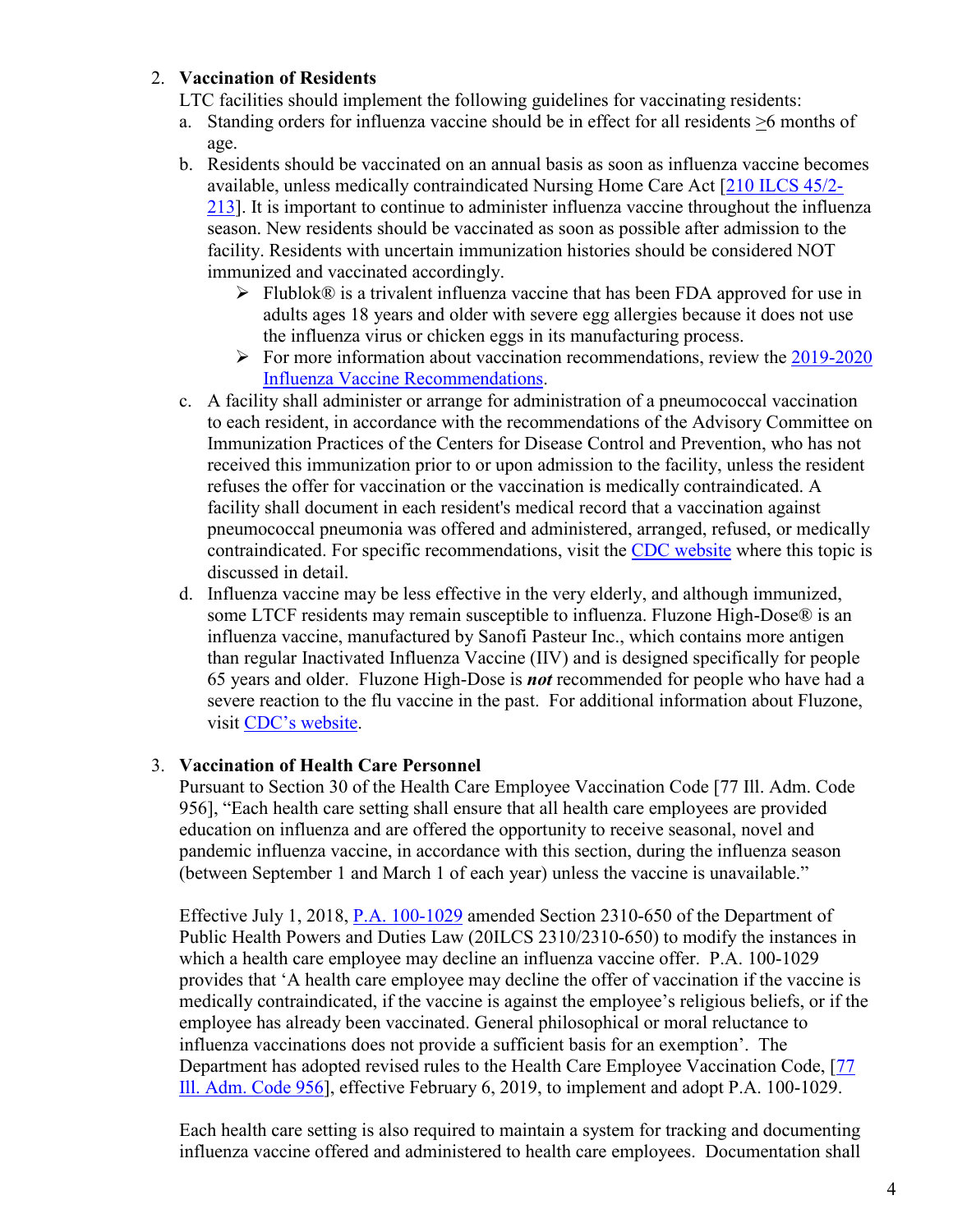be kept for three years. Health care employees who decline vaccination for any reason indicated in the Code shall sign a statement declining vaccination and certifying that he or she received education about the benefits of influenza vaccine. Many health care facilities have chosen to implement more stringent influenza vaccination policies to improve employee vaccination rates.

Influenza vaccination of all persons who provide care and services in LTC facilities reduces mortality in elderly residents. All LTC staff, including housekeeping and dietary staff, consultants, and volunteers should receive flu vaccine every year, unless contraindicated. (Note: Some studies have shown that approximately 25% of all health care workers are infected with influenza every flu season.)

#### 4. **Vaccination of Family Members and Visitors**

Family members and visitors should be informed about their role in the transmission of influenza to LTCF residents and they should be encouraged to receive influenza vaccine. To find out where to get their influenza vaccine, family members can call their health care provider, LHD, or visit the Department of Health and Human Services (HHS) Health [Map](https://vaccinefinder.org/)  [Vaccine Finder.](https://vaccinefinder.org/)

#### <span id="page-4-0"></span>**B. Testing**

If influenza is suspected in any resident, influenza testing should be performed promptly. LTC facilities should develop a plan for collecting respiratory specimens and performing influenza testing when influenza is suspected in a resident. LTC facilities should work with their laboratory providers to identify a facility that can perform influenza testing. If possible, samples from any influenza outbreak should be sent to the IDPH laboratory. For more information regarding influenza testing, please visit [CDC's website.](https://www.cdc.gov/flu/professionals/diagnosis/index.htm)

#### 1. **Influenza Testing During Outbreaks**

- a. Facilities should be prepared to perform diagnostic testing if the index of suspicion is high. Facilities should develop a plan for collecting respiratory specimens and performing influenza testing (e.g., Real-Time PCR, immunofluorescence, and rapid diagnostic test) when influenza-like illness (ILI) clusters occur or when influenza is suspected in a resident. To obtain influenza test kits for testing specimens at IDPH laboratories, please complete the [Clinical Supplies Requisition Form](http://dph.illinois.gov/sites/default/files/forms/ohp-clinical-supply-requisition-form.pdf) and fax to the IDPH Springfield lab at 217-558-3476. **(Also remember you must report the influenza outbreak to your LHD.)**
- b. If your facility is experiencing an outbreak, institute the facility's plan for collection and handling of specimens to identify influenza virus as the causal agent early in the outbreak (within one to two days of symptom onset) by performing rapid [influenza virus](http://www.cdc.gov/flu/professionals/diagnosis/0405testingguide.htm)  [testing](http://www.cdc.gov/flu/professionals/diagnosis/0405testingguide.htm) of multiple residents with recent onset of symptoms suggestive of influenza. In addition, consult with your LHD regarding the shipment of specimens for RT-PCR testing to IDPH laboratory in order to determine the influenza virus type and subtype. For collection, shipping, and submission details, please contact your LHD. If testing through a hospital or private laboratory, ensure that the laboratory performing the tests notifies the facility of results promptly. Once an outbreak is confirmed, additional testing is not typically indicated.

#### <span id="page-4-1"></span>**C. Infection Control Measures**

The following infection control measures are recommended to prevent person-to-person transmission of influenza and to control influenza outbreaks in LTCFs: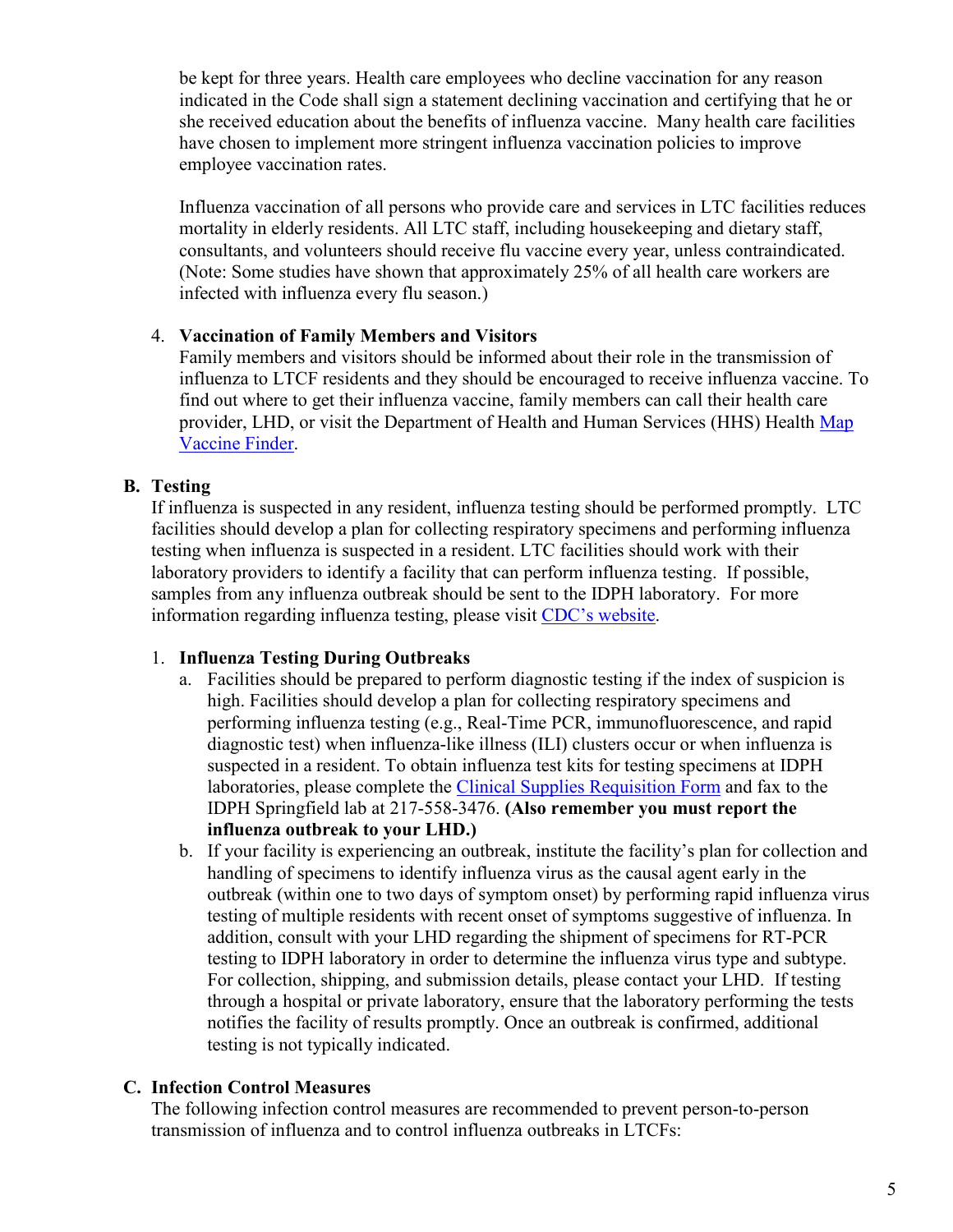#### 1. **[Respiratory Hygiene/Cough Etiquette](http://www.cdc.gov/flu/professionals/infectioncontrol/resphygiene.htm)**

It is important to ensure that all people with symptoms of a respiratory infection adhere to respiratory hygiene/cough etiquette. For more information regarding respiratory hygiene/cough etiquette visit the [CDC website.](http://www.cdc.gov/flu/professionals/infectioncontrol/longtermcare.htm) LTC facilities should ensure the availability of supplies for respiratory hygiene in resident and visitor areas, including tissues and no-touch receptacles for used tissue disposal, alcohol-based hand rub dispensers, hand washing supplies (soap, disposable towels), and surgical/procedure masks for symptomatic residents and visitors.

#### 2. **[Standard Precautions](http://www.cdc.gov/ncidod/hip/ISOLAT/std_prec_excerpt.htm)**

**During the care of any patient, all health care providers in every healthcare setting should adhere to standard precautions, which are the foundation for preventing transmission of infectious agents in all healthcare settings.** Use standard precautions during the care of all residents in the facility. During the care of any resident with symptoms of a respiratory infection, health care personnel should adhere to the following:

- a. Wear gloves if hand contact with respiratory secretions or potentially contaminated surfaces is anticipated.
- b. Wear a gown if soiling of clothes with a resident's respiratory secretions is anticipated. Do not reuse gowns, even for repeated contacts with the same resident.
- c. Change gloves and gowns after each resident encounter and perform hand hygiene.
- d. Perform hand hygiene before and after touching the resident, after touching the resident's environment, and/or after touching the resident's respiratory secretions, regardless of whether gloves are worn.
- e. When hands are visibly soiled or contaminated with respiratory secretions, wash hands with soap (either plain or antimicrobial) and water.
- f. If hands are not visibly soiled, use an alcohol-based hand rub for routinely decontaminating hands. Alternatively, wash hands with soap (either plain or antimicrobial) and water. For more information visit [CDC's website.](https://www.cdc.gov/handhygiene/)

#### 3. **[Droplet Precautions](http://www.cdc.gov/ncidod/hip/ISOLAT/droplet_prec_excerpt.htm)**

In addition to Standard Precautions, health care personnel should adhere to the following. Droplet Precautions should be followed during the care of a resident with suspected or confirmed influenza for at least seven days after illness onset or until 24 hours after the fever has subsided and respiratory symptoms, whichever is longer. In some cases, facilities may choose to apply [Droplet Precautions](https://www.cdc.gov/flu/professionals/infectioncontrol/healthcaresettings.htm) for longer periods based on clinical judgment, such as in the case of young children or severely immunocompromised patients, who may shed influenza virus for longer periods of time.

- a. Place ill residents requiring precautions in private rooms. If a private room is unavailable, a room may be cohorted by residents with confirmed influenza OR a room may be cohorted by with residents with suspected influenza. Wear facemasks (e.g., a surgical or procedure mask) upon entering residents' rooms or when working within six feet of residents on droplet precautions. Remove facemasks when leaving residents' rooms, dispose of masks in waste container inside the resident's room and perform hand hygiene before leaving the resident's room.
- b. If resident movement or transport is necessary, residents must wear facemasks.
- c. Communicate information about residents with suspected or confirmed influenza to appropriate personnel before transferring them to other departments or healthcare facilities. For more information on isolation precautions visit [CDC's website.](https://www.cdc.gov/infectioncontrol/guidelines/isolation/index.html)

#### 4. **Restrictions for Ill Visitors and Health-care Personnel**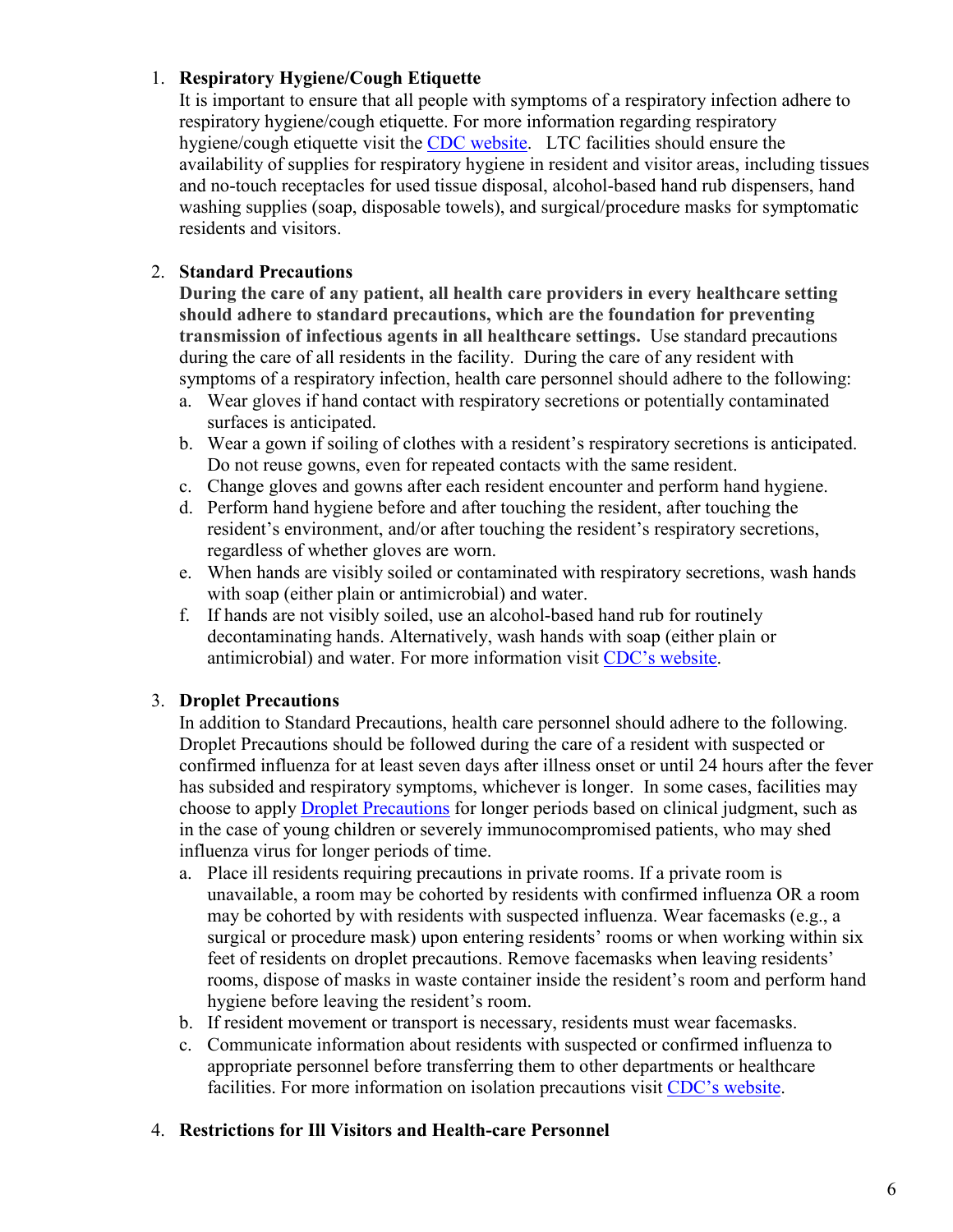Health care personnel with influenza-like illness should be excluded from work for at least 24 hours after fever has subsided (without the use of fever-reducing medicines). If symptoms such as cough and sneezing are still present when they return to work, they should wear facemasks during patient care activities. Those with ongoing respiratory symptoms should be considered for evaluation by occupational health or the facility's Director of Nursing/Nursing Supervisor to determine appropriateness of contact with patients. Adherence to respiratory hygiene/cough etiquette and the importance of performing frequent hand hygiene (especially before and after each resident contact) should be reinforced.

LTC facilities should monitor the Illinois Weekly Influenza Surveillance Report for information about influenza activity in Illinois during the season. It can be found on the [influenza surveillance page](http://www.dph.illinois.gov/topics-services/diseases-and-conditions/influenza/influenza-surveillance#publications) on the IDPH website.

#### a. *If no or only sporadic influenza activity is in the surrounding community:*

- Discourage persons with symptoms of a respiratory infection from visiting residents. Implement this measure through educational activities.
- Monitor health care personnel for symptoms of influenza-like illness and exclude ill persons as recommended above.
- Monitor residents for symptoms of respiratory illness.

#### b. *If regional or widespread influenza activity is occurring in the surrounding community:*

- Notify visitors (e.g., via posted notices) that adults with respiratory symptoms should not visit the facility for seven days, and children with symptoms for ten days following the onset of illness or until 24 hours after the resolution of fever and respiratory symptoms, whichever is longer.
- Evaluate health care personnel with influenza-like illness, perform rapid influenza testing to confirm the causal agent is influenza, and exclude ill persons as recommended above.
- Monitor residents for symptoms of respiratory illness to determine need for Droplet Precautions.

#### 5. **Surveillance**

During an influenza outbreak, LTC facilities should implement daily active surveillance for respiratory illness among all residents and health-care personnel until at least seven days after the last confirmed influenza case occurred. Influenza testing should be used to identify any increased incidence of ILI among residents, so that infection control measures can be promptly initiated to prevent the spread of influenza in the facility.

When influenza activity is occurring in the local community, implement daily active surveillance and continue through the end of the influenza season. Examples of conducting surveillance include:

- a. Monitoring for symptoms of respiratory illness among residents, health care personnel, and visitors to the facility.
- b. Maintaining a line listing of those ill, including both staff and residents.
- c. Maintaining a log of staff call-ins and reviewing daily for symptoms of respiratory illness; inquire if influenza testing was performed and request results if available.

#### 6. **Education**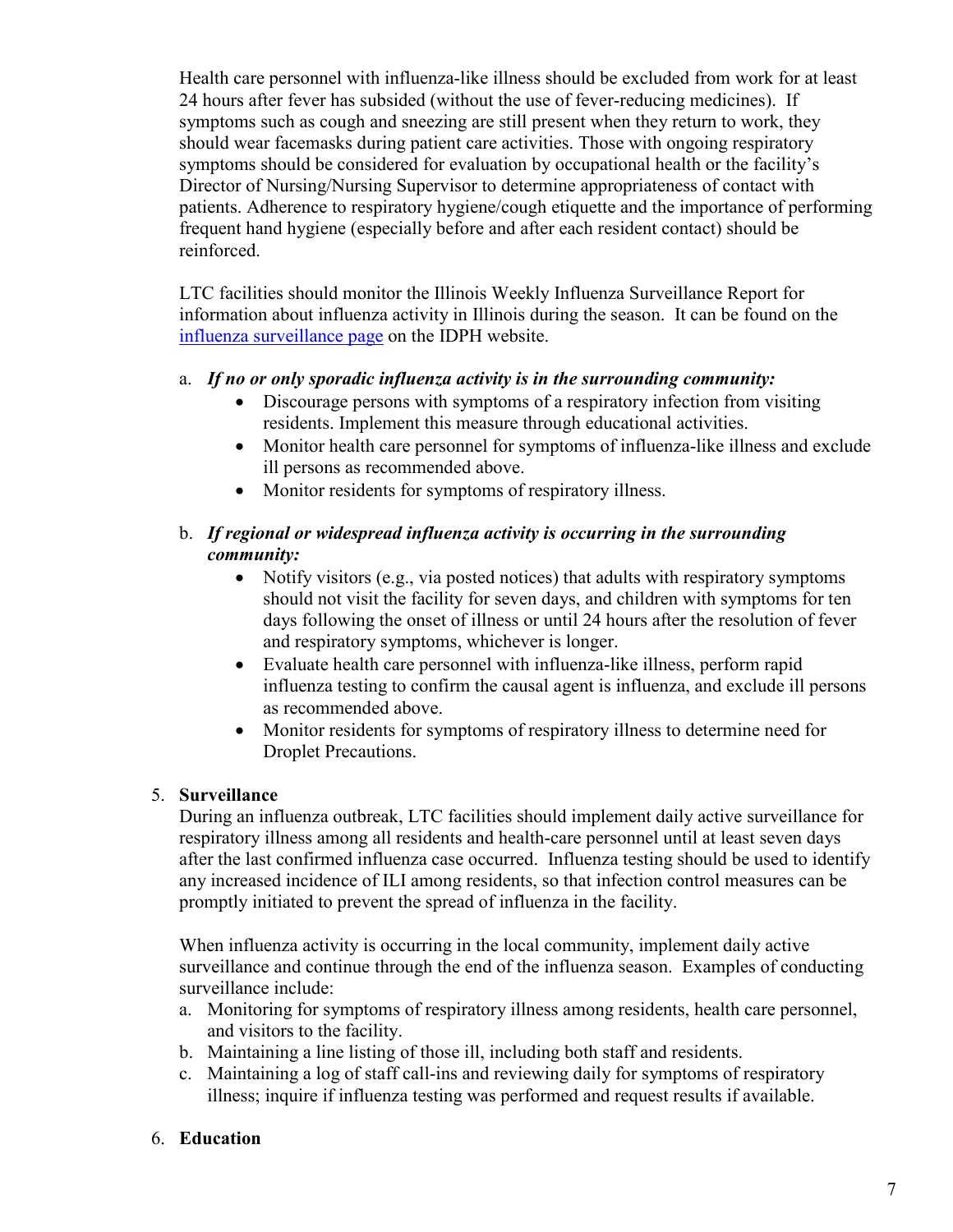Annually educate health care personnel about the importance of vaccination, signs and symptoms of influenza, control measures, and indications for obtaining influenza testing. Posting signage about influenza in your facility is one way to educate the visitors, staff, and residents about influenza, especially during peak influenza season. You may utilize the [Droplet Precautions Stop Sign](#page-15-0) in your facility, provided at the end of this document. Adherence to respiratory hygiene/cough etiquette and the importance of performing frequent hand hygiene (especially before and after each resident contact) should be reinforced. If possible, Personnel should be assigned to a single unit instead of floating assignments for the duration of the outbreak.

#### 7. **Other Considerations**

In addition to the above, the following procedures also may be considered for LTCFs:

- a. To maintain residents' ability to socialize and have access to rehabilitation opportunities during periods when influenza infections are unlikely and no influenza outbreaks are suspected or confirmed, residents with symptoms of respiratory infection can be permitted to participate in group meals and activities, if the residents can be placed six feet from other residents and can adhere to respiratory hygiene/cough etiquette.
- b. If influenza is suspected in any resident, influenza testing should be performed promptly. Symptomatic residents with suspected or confirmed influenza and their exposed roommates should be confined to their rooms or grouped together in rooms or on one unit (i.e., cohorted) for seven days following onset of symptoms. Personnel should work on only one unit, if possible.
- c. Droplet Precautions should be maintained for residents receiving antiviral treatment for influenza as they may continue to shed influenza viruses while on antiviral treatment. Using Droplet Precautions also will reduce transmission of viruses that may have become resistant to antiviral drugs during therapy.
- d. Standard cleaning and disinfection procedures may be used during influenza season. Increased frequency of cleaning and disinfection of high touch surfaces is recommended. An Environmental Protection Agency-registered, hospital grade disinfectant labeled with an influenza or virucidal statement must be used in accordance with product instructions.
- e. If a novel influenza strain emerges, resulting in an epidemic, IDPH may delegate orders for Isolation and Quarantine to the certified LHD(s). Please take time to review IDPH's statutes for Isolation and Quarantine, which are hyperlinked below:
	- [Section 2 of the Department of Public Health Act \[20 ILCS 2305/2\],](http://www.ilga.gov/legislation/ilcs/ilcs5.asp?ActID=331&ChapterID=5)
	- [Section 2310-15 of the Department of Public Health Powers](http://www.ilga.gov/legislation/ilcs/ilcs5.asp?ActID=331&ChapterID=5) and Duties Law [20] ILCS 2310/2310-15]
	- Subpart I [of the Control of Communicable Diseases](http://www.ilga.gov/commission/jcar/admincode/077/07700690sections.html) Code [77 Ill Adm. Code 690, [Subpart I\]](http://www.ilga.gov/commission/jcar/admincode/077/07700690sections.html)

#### <span id="page-7-0"></span>**D. Antiviral Treatment**

The use of antiviral medications for influenza treatment is a key component of influenza outbreak control in LTCFs whose residents are at higher risk for influenza complications. **Antiviral medications have been shown to be most effective if administered within 48 hours after symptom onset; however, these medications can still help if given to the very ill after 48 hours.** Due to antiviral resistance identified during previous influenza seasons, it is currently recommended that neither amantadine nor rimantadine be used for the treatment or chemoprophylaxis of currently circulating influenza A viruses in the United States. Dosage recommendations vary by age group and medical condition. For more detailed information about the use of antiviral medication to control influenza, visit [CDC's website.](https://www.cdc.gov/flu/professionals/antivirals/summary-clinicians.htm) Pre-approved medication orders, or plans to obtain physicians' orders on short notice, should be in place to ensure that treatment can be started as soon as possible.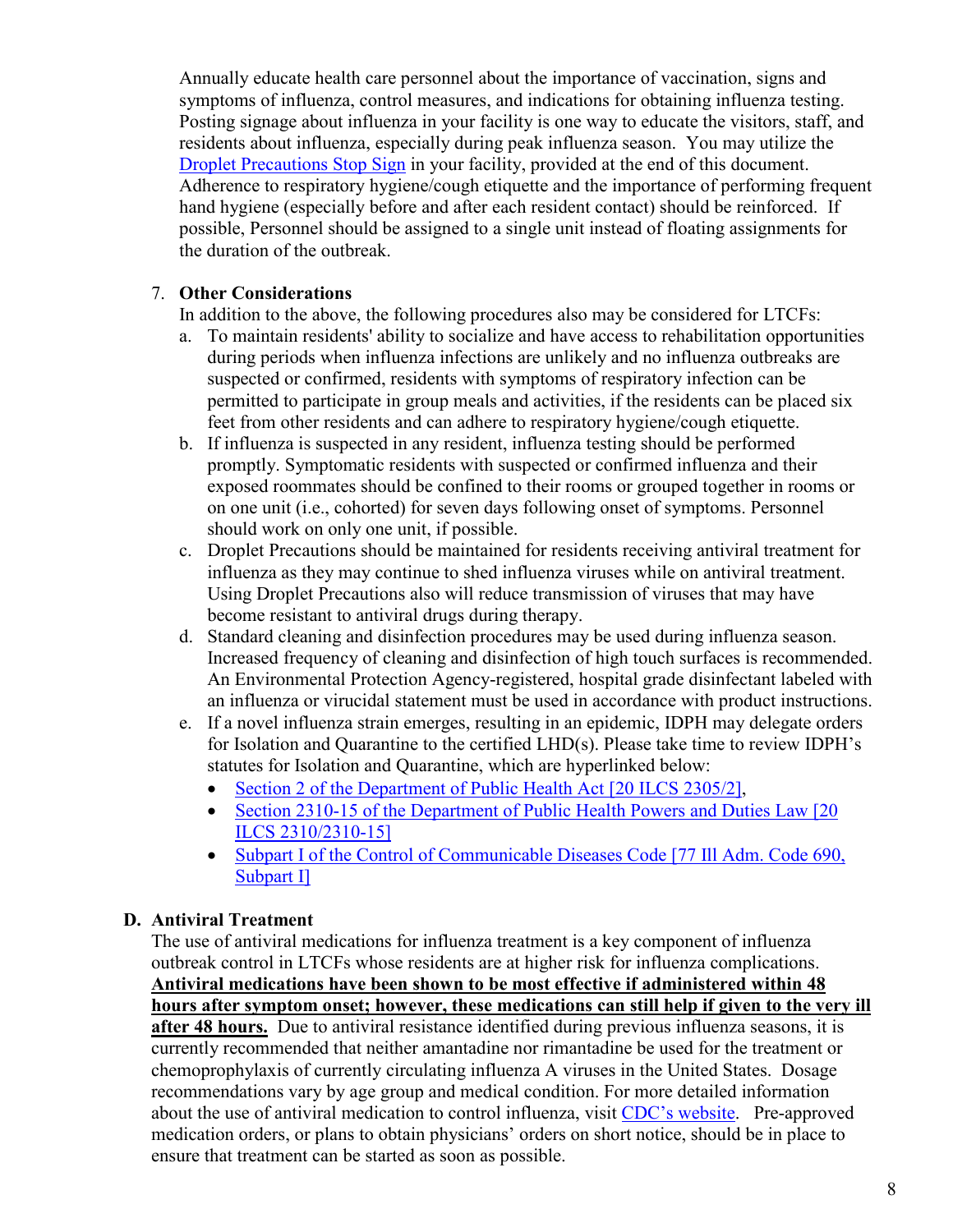#### <span id="page-8-0"></span>**E. Antiviral Chemoprophylaxis**

During a confirmed influenza outbreak, antiviral chemoprophylaxis should be given to residents and offered to health care personnel in accordance with current CDC recommendations. When influenza is identified as a cause of a respiratory disease outbreak among nursing home residents, use of antiviral medications for [chemoprophylaxis](https://www.cdc.gov/flu/professionals/antivirals/summary-clinicians.htm) is recommended for all non-ill residents (regardless of whether they have received influenza vaccination). Antiviral chemoprophylaxis is meant to prevent transmission for residents who are not exhibiting influenza-like illness but who may be exposed or who may have been exposed to an ill person with influenza. For unvaccinated health care personnel, antiviral chemoprophylaxis can be offered. For newly vaccinated staff, antiviral chemoprophylaxis can be offered for up to two weeks (the time needed for antibody development) following influenza vaccination. Prophylaxis should be considered for all employees, regardless of their vaccination status, if the outbreak is caused by a variant strain of influenza that is not well-matched by the vaccine. For institutional outbreak management, antiviral chemoprophylaxis should be administered for a minimum of two weeks, and continue for at least seven days after the last known case was identified.

Persons receiving antiviral chemoprophylaxis should be actively monitored for potential adverse effects and for possible infection with influenza viruses that are resistant to antiviral medication. Dosage recommendations vary by age group and medical condition. Pre-approved medication orders or plans to obtain physicians' orders on short notice should be in place to ensure that chemoprophylaxis can be started as soon as possible. For more information about the use of antiviral medication to control influenza, visit [CDC's website.](https://www.cdc.gov/flu/professionals/antivirals/summary-clinicians.htm)

For additional information or questions about influenza outbreaks, please contact your local health department.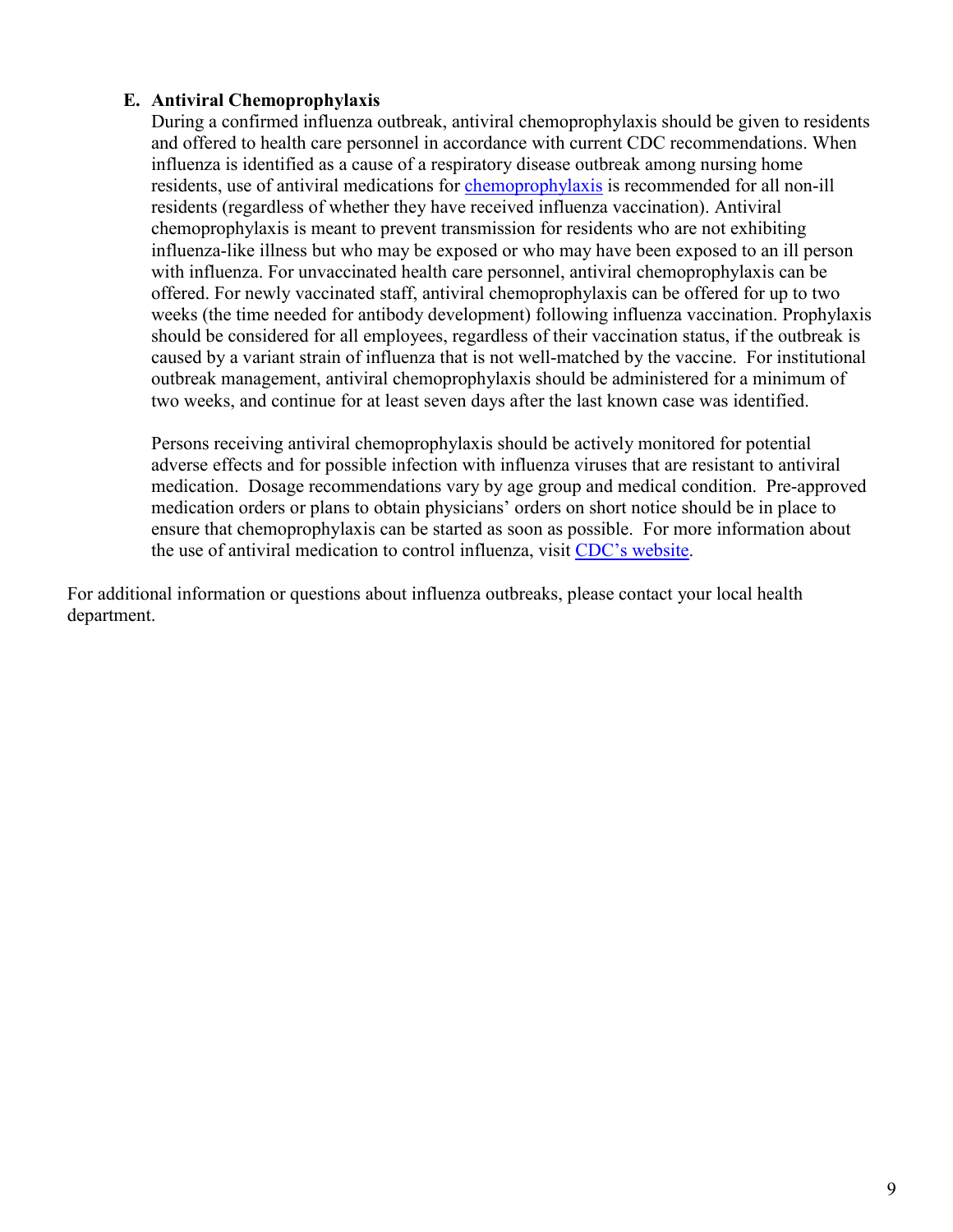#### <span id="page-9-0"></span>**V. References**

- 1. "Interim Guidance for Influenza Outbreak Management in Long-Term Care Facilities" from CDC (CDC - last updated 03/28/2017) <http://www.cdc.gov/flu/professionals/infectioncontrol/ltc-facility-guidance.htm>
- *2.* 2007 Guideline for Isolation Precautions: Preventing Transmission of Infectious Agents in Healthcare Settings <http://www.cdc.gov/hicpac/2007IP/2007isolationPrecautions.html>
- 3. Clinical Description & Lab Diagnosis of Influenza <http://www.cdc.gov/flu/professionals/diagnosis/index.htm>
- 4. State of Illinois Administrative Code Title 77: Public Health <http://www.ilga.gov/commission/jcar/admincode/077/077parts.html>
- 5. State of Illinois Administrative Code Title 89: Social Services (Subpart B: Supportive Living Facilities) <http://www.ilga.gov/commission/jcar/admincode/089/08900146sections.html>
- 6. Illinois Weekly Influenza Surveillance Reports and Updates <http://www.dph.illinois.gov/topics-services/diseases-and-conditions/influenza/surveillance>
- 7. Prevention and Control of Seasonal Influenza with Vaccines; Recommendations of the Advisory Committee on Immunization Practices – United States, 2019-20 Influenza Season https://www.cdc.gov/mmwr/volumes/68/rr/rr6803a1.htm?s\_cid=rr6803a1\_w

#### **List of Attachments:**

- 1. [Regional and Other LTC Contacts](#page-9-1)
- 2. [Regional Counties List](#page-11-0)
- 3. [IDPH Influenza Outbreak Report Form](#page-12-0)
- 4. [Influenza Surveillance for Congregate Settings Outbreak Log](#page-13-1)
- 5. [Employee Influenza Vaccination Tracking Form](#page-14-1)
- <span id="page-9-1"></span>6. [Droplet Precautions Stop Sign](#page-15-0)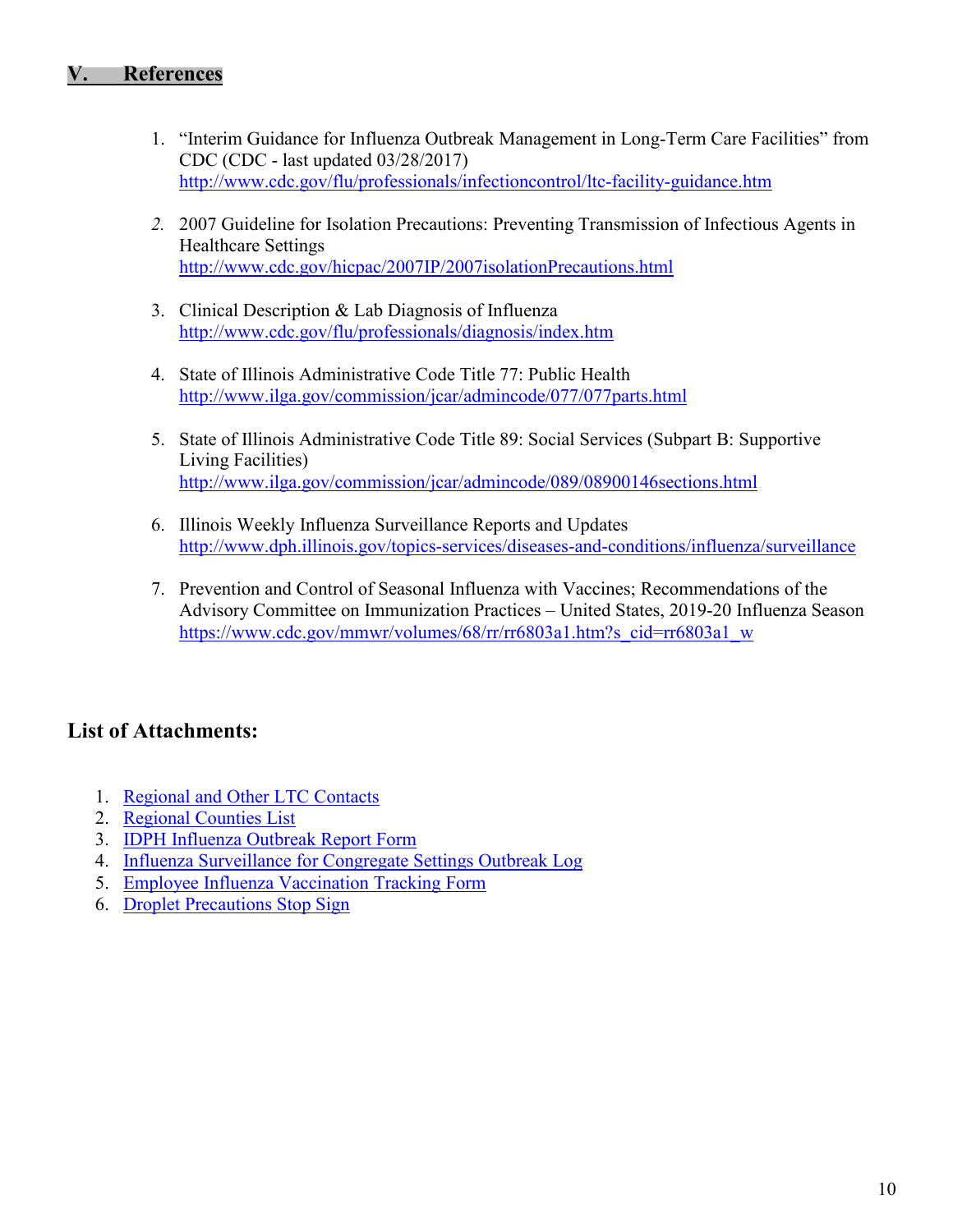| <b>REGION 1 - ROCKFORD</b>                | <b>REGION 2 – PEORIA</b>                            |  |  |  |
|-------------------------------------------|-----------------------------------------------------|--|--|--|
| 4302 North Main Street                    | 5415 N. University Street                           |  |  |  |
| Rockford, IL 61103                        | Peoria, IL 61614                                    |  |  |  |
| 815-987-7511                              | 309-693-5360                                        |  |  |  |
| William Schubert                          | Ben Arbise                                          |  |  |  |
| <b>REGION 4 - EDWARDSVILLE</b>            | <b>REGION 5 - MARION</b>                            |  |  |  |
| 22 Kettle River Drive                     | 2309 W. Main Street                                 |  |  |  |
| Glen Carbon, IL 62034                     | Marion, IL 62959                                    |  |  |  |
| 618-656-6680                              | 618-993-7010                                        |  |  |  |
| Keo Sabengsy                              | Keo Sabengsy                                        |  |  |  |
| <b>REGION 6 - CHAMPAIGN</b>               | <b>REGION 7 - WEST CHICAGO</b>                      |  |  |  |
| 2125 S. $1st$ Street                      | 245 W. Roosevelt Road, Bldg. #5                     |  |  |  |
| Champaign, IL 61820                       | West Chicago, IL 60185                              |  |  |  |
| 217-278-5900                              | 630-293-6900                                        |  |  |  |
| Ben Arbise                                | William Schubert                                    |  |  |  |
| <b>REGION 8/9 - BELLWOOD</b>              | <b>ICF/IID and Under 22 Facilities &amp; SMHRF</b>  |  |  |  |
| 4212 W. St. Charles Road                  | 525 West Jefferson, 5 <sup>th</sup> Floor           |  |  |  |
| Bellwood, IL 60104                        | Springfield, IL 62761-0001                          |  |  |  |
| 708-544-5300                              | 217-785-5182                                        |  |  |  |
| Janette Williams-Smith                    | Daniel Levad                                        |  |  |  |
| Kimberly Hollowell                        |                                                     |  |  |  |
| <b>Assisted Living Facilities</b>         | <b>Illinois Department of Healthcare and Family</b> |  |  |  |
| 525 West Jefferson, 5 <sup>th</sup> Floor | <b>Services-Supportive Living Facilities</b>        |  |  |  |
| Springfield, IL 62761-0001                | 201 S. Grand Avenue, 3rd Floor                      |  |  |  |
| 217-785-9174                              | Springfield, IL 62763                               |  |  |  |
| Lynda Kovarik                             | 217-782-1868                                        |  |  |  |
|                                           | Kara Helton                                         |  |  |  |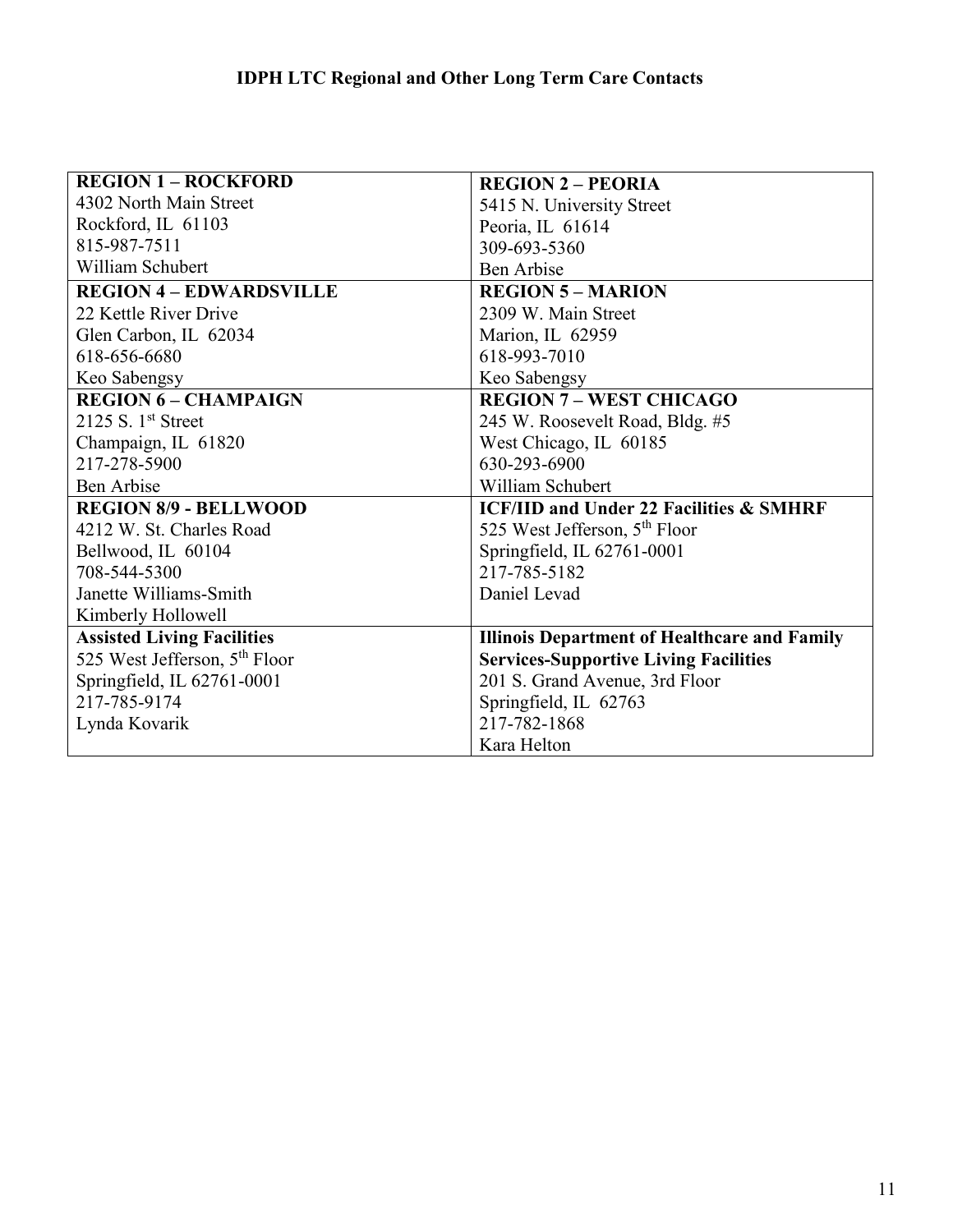#### <span id="page-11-0"></span>**Regional Counties**

|                          | <b>REGION 1 - ROCKFORD</b>     |            |             |                     |           |
|--------------------------|--------------------------------|------------|-------------|---------------------|-----------|
| Boone                    | DeKalb                         | Lake       | McHenry     | Stephenson          | Winnebago |
| Carroll                  | Jo Davies                      | Lee Ogle   | Ogle        | Whiteside           |           |
|                          |                                |            |             |                     |           |
| <b>REGION 2 - PEORIA</b> |                                |            |             |                     |           |
| Adams                    | Hancock                        | Logan      | Mercer      | <b>Stark</b>        |           |
| <b>Brown</b>             | Henderson                      | Marshall   | Peoria      | <b>Tazewell</b>     |           |
| Bureau                   | Henry                          | Mason      | Putnam      | Warren              |           |
| Cass                     | Knox                           | McDonough  | Rock Island | Woodford            |           |
| Fulton                   | LaSalle                        | Menard     | Schuyler    |                     |           |
|                          | <b>REGION 4 – EDWARDSVILLE</b> |            |             |                     |           |
| Bond                     | Greene                         | Monroe     | Pike        | Scott               |           |
| Calhoun                  | Jersey                         | Montgomery | Randolph    | St. Clair           |           |
| Christian                | Macoupin                       | Morgan     | Sangamon    | Washington          |           |
| Clinton                  | Madison                        |            |             |                     |           |
|                          |                                |            |             |                     |           |
| <b>REGION 5 - MARION</b> |                                |            |             |                     |           |
| Alexander                | Franklin                       | Jefferson  | Perry       | Union               |           |
| Clay                     | Gallatin                       | Johnson    | Pope        | Wabash              |           |
| Crawford                 | Hamilton                       | Lawrence   | Pulaski     | Wayne               |           |
| Edwards                  | Hardin                         | Marion     | Richland    | White               |           |
| Effingham                | Jackson                        | Massac     | Saline      | Williamson          |           |
| Fayette                  | Jasper                         |            |             |                     |           |
|                          | <b>REGION 6 - CHAMPAIGN</b>    |            |             |                     |           |
|                          | DeWitt                         | Ford       | Macon       | Piatt               |           |
| Champaign<br>Clark       |                                |            | McLean      |                     |           |
| Coles                    | Douglas                        | Iroquois   | Moultrie    | Shelby<br>Vermilion |           |
|                          | Edgar                          | Livingston |             |                     |           |
| Cumberland               |                                |            |             |                     |           |
|                          | <b>REGION 7 - WEST CHICAGO</b> |            |             |                     |           |
| DuPage                   | Kane                           | Kendall    |             |                     |           |
| Grundy                   | Kankakee                       | Will       |             |                     |           |

#### **REGION 8/9 – BELLWOOD**

Cook County – Outside of Chicago (Collar Counties)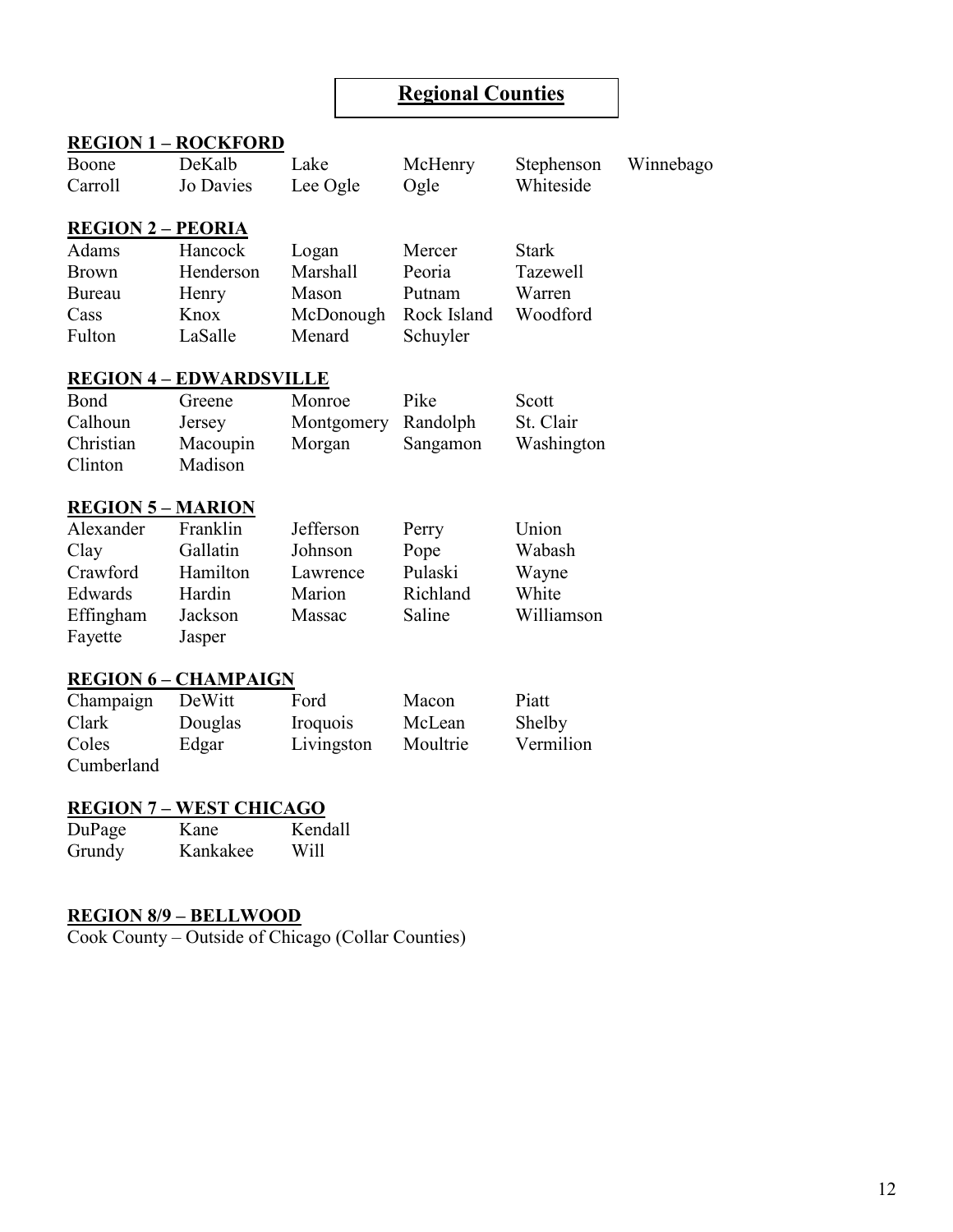

#### <span id="page-12-0"></span>525-535 West Jefferson Street · Springfield, Illinois 62761-0001 · www.dph.illinois.gov

#### **IDPH INFLUENZA OUTBREAK REPORT FORM FOR CONGREGATE SETTINGS (e.g. Long Term Care & Correctional Facilities)**

Fax, along with the Outbreak Log, to your Local Public Health Department to report an outbreak

| <b>Facility Name</b>                                                                                                                                 |                        |                                                                                     |     |  |  |  |
|------------------------------------------------------------------------------------------------------------------------------------------------------|------------------------|-------------------------------------------------------------------------------------|-----|--|--|--|
| <b>Name of Reporter</b>                                                                                                                              | Title:                 |                                                                                     |     |  |  |  |
| <b>Date of Report</b>                                                                                                                                |                        |                                                                                     |     |  |  |  |
| <b>Address:</b>                                                                                                                                      |                        |                                                                                     |     |  |  |  |
| <b>City</b>                                                                                                                                          | County                 |                                                                                     | Zip |  |  |  |
| Phone#                                                                                                                                               |                        | $\text{Fax} \#$                                                                     |     |  |  |  |
| <b>FACILITY INFORMATION</b>                                                                                                                          |                        |                                                                                     |     |  |  |  |
| Total # of residents in the facility at the time of the outbreak<br>(total exposed):                                                                 | Total number of staff: |                                                                                     |     |  |  |  |
|                                                                                                                                                      |                        | Number of staff currently with ILI:                                                 |     |  |  |  |
| Number of residents in the facility currently with influenza-                                                                                        |                        | % of residents vaccinated with seasonal flu vaccine:                                |     |  |  |  |
| like illness (ILI):                                                                                                                                  |                        | % of staff vaccinated with seasonal flu vaccine:                                    |     |  |  |  |
|                                                                                                                                                      |                        | % of outbreak cases vaccinated with flu vaccine:                                    |     |  |  |  |
|                                                                                                                                                      |                        | (ILI) [Fever >100° F [37.8° C] or higher orally AND new onset cough or sore throat] |     |  |  |  |
| (for those with ILI)<br># Seen by Provider<br># Hospitalized                                                                                         |                        | # Fatalities                                                                        |     |  |  |  |
| Date of symptom/onset detection for the first case of<br>Dates of onset for most recent case of ILI during the outbreak:<br>ILI during the outbreak: |                        |                                                                                     |     |  |  |  |
| Type of setting: □ Correctional Facility □ Long-Term Care Facility □ Group Home<br>$\Box$ Other                                                      |                        |                                                                                     |     |  |  |  |
| If long-term care facility, please specify (check only one):                                                                                         |                        |                                                                                     |     |  |  |  |
| □ Combined Care<br>$\Box$ Skilled Nursing<br>$\Box$ Assisted Living<br>$\Box$ Other                                                                  |                        |                                                                                     |     |  |  |  |
| Have specimens been sent to a laboratory for confirmation of influenza:                                                                              |                        | $\Box$ Yes<br>$\square$ No                                                          |     |  |  |  |
| If Yes, names of laboratories:                                                                                                                       |                        |                                                                                     |     |  |  |  |
|                                                                                                                                                      |                        | <b>Infection Control Actions Planned:</b>                                           |     |  |  |  |
| Influenza test results to date:                                                                                                                      |                        |                                                                                     |     |  |  |  |
| Name of test:                                                                                                                                        |                        |                                                                                     |     |  |  |  |
|                                                                                                                                                      |                        |                                                                                     |     |  |  |  |
| Number of positive tests (Include type/subtype):                                                                                                     |                        |                                                                                     |     |  |  |  |
| Number of negative tests:                                                                                                                            |                        |                                                                                     |     |  |  |  |

Thank you for your assistance with influenza surveillance in Illinois. Contact your local health department, or IDPH Communicable Disease Section 217-782-2016 (After hours: 1-800-782-7860 or 1-217-782-7860) if you have questions.

PROTECTING HEALTH, IMPROVING LIVES

*Reviewed 08/2019*

Reviewed 08/2019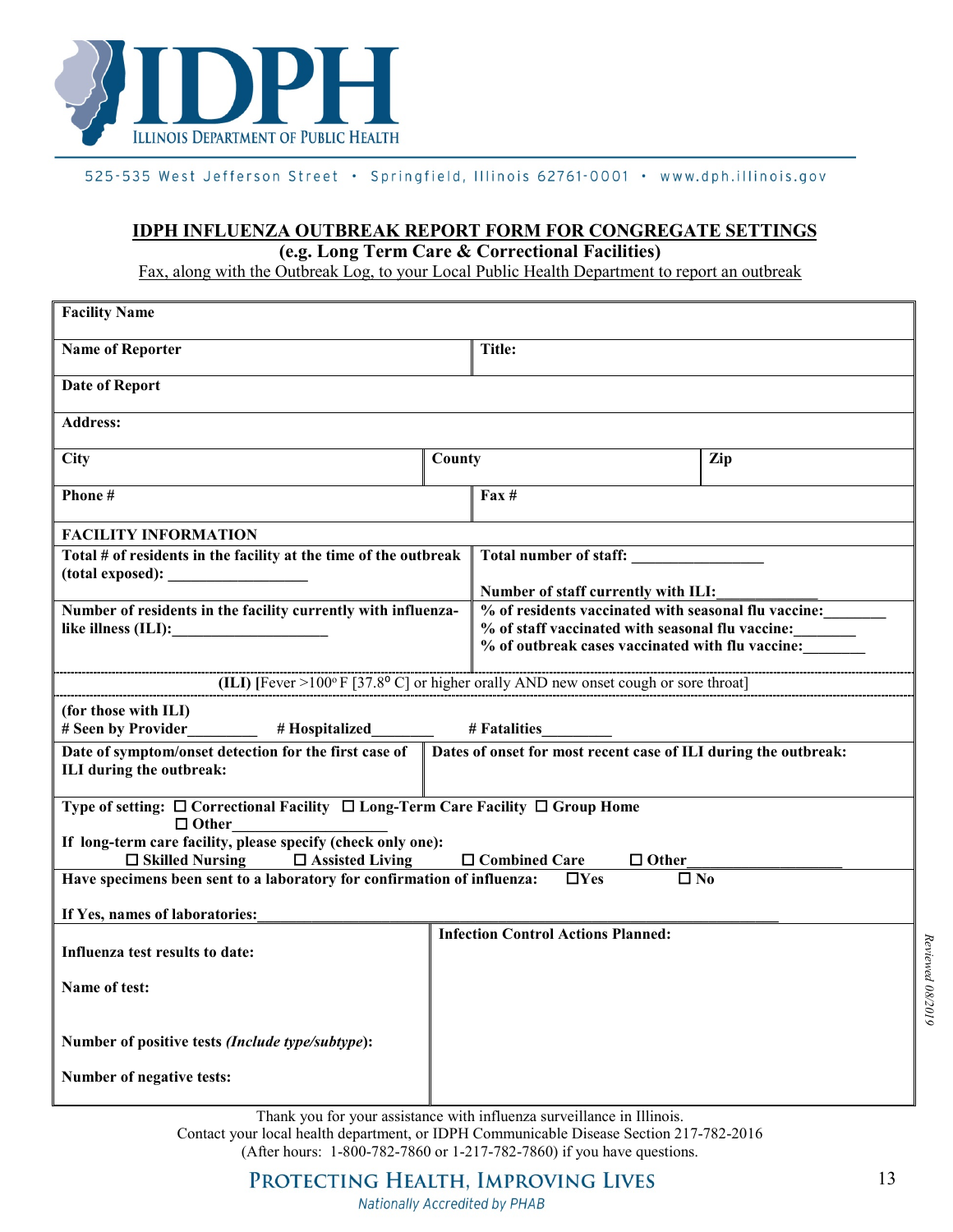

 $\overline{a}$ 

#### 525-535 West Jefferson Street · Springfield, Illinois 62761-0001 · www.dph.illinois.gov

#### <span id="page-13-2"></span>**Influenza Surveillance for Congregate Setting Outbreak Log**

Suspect outbreaks should be investigated and tested to confirm the etiology. Suspect outbreaks should be reported to your local health department who will then report confirmed influenza outbreaks in the Outbreak Reporting System (ORS) to IDPH.

Facility Name:

**List all ill residents and employees. Designate employees with an "E" by their names.**

<span id="page-13-1"></span><span id="page-13-0"></span>

| Name | <b>DOB</b> | Unit<br>or Wing | <b>Onset Date</b> | Symptoms/<br>Signs* | Influenza<br><b>Specimen<br/>Collection Date</b> | <b>Lab Result</b> | <b>Seasonal Flu</b><br><b>Vaccine Date</b> | Hospitalized<br>(Y/N) | <b>Died</b><br>(Y/N) |          |
|------|------------|-----------------|-------------------|---------------------|--------------------------------------------------|-------------------|--------------------------------------------|-----------------------|----------------------|----------|
|      |            |                 |                   |                     |                                                  |                   |                                            |                       |                      |          |
|      |            |                 |                   |                     |                                                  |                   |                                            |                       |                      |          |
|      |            |                 |                   |                     |                                                  |                   |                                            |                       |                      |          |
|      |            |                 |                   |                     |                                                  |                   |                                            |                       |                      |          |
|      |            |                 |                   |                     |                                                  |                   |                                            |                       |                      | Reviewed |
|      |            |                 |                   |                     |                                                  |                   |                                            |                       |                      |          |
|      |            |                 |                   |                     |                                                  |                   |                                            |                       |                      | 08/2019  |
|      |            |                 |                   |                     |                                                  |                   |                                            |                       |                      |          |

<sup>∗</sup> Symptoms/Signs: e.g. cough(C), fever (F), sore throat (ST), or Other (O) {list: i.e., chills (CH), pneumonia (P), myalgias (M)}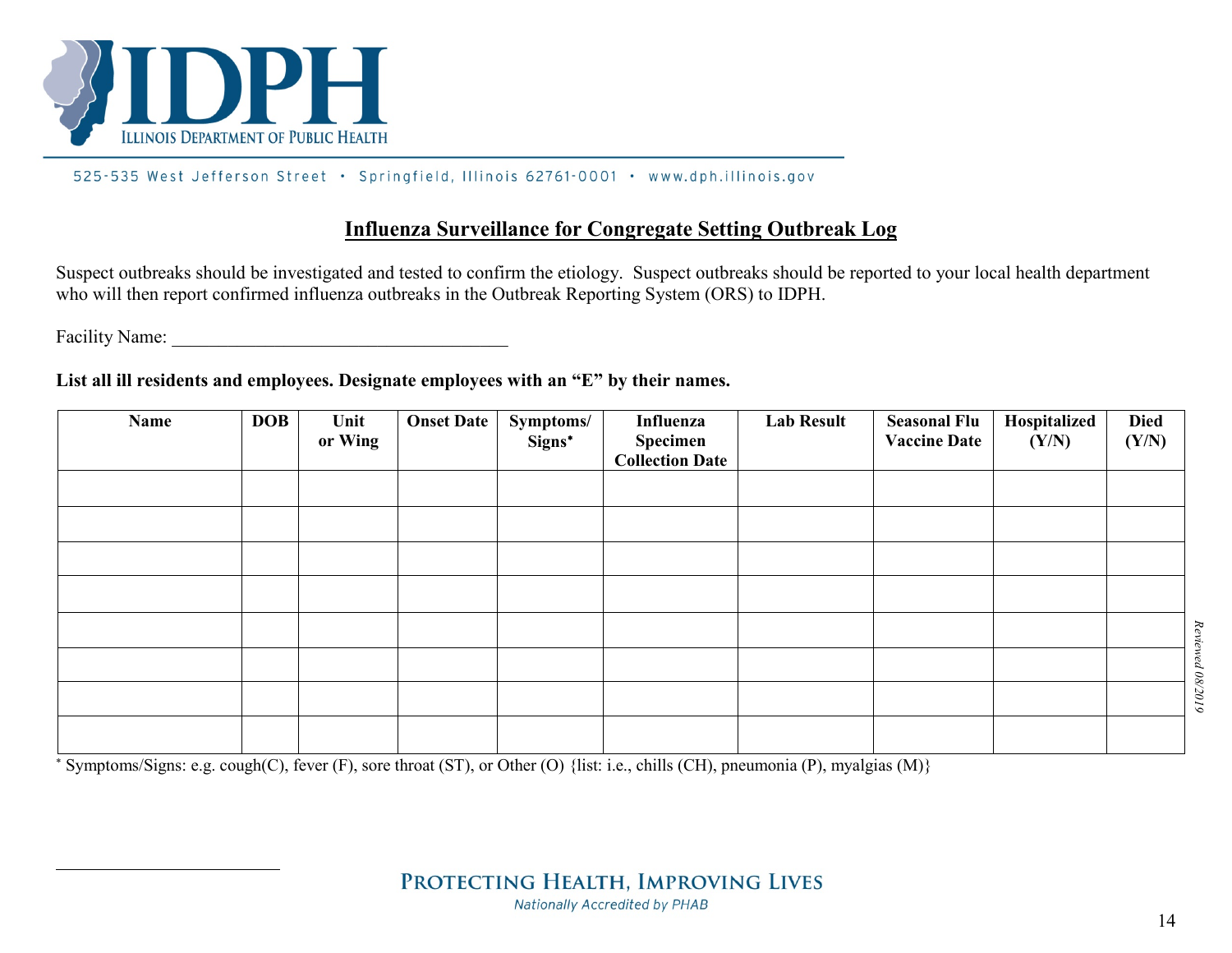

Г

525-535 West Jefferson Street · Springfield, Illinois 62761-0001 · www.dph.illinois.gov

#### **Employee Influenza Vaccination Tracking Form**

# *This form can be used to track employee influenza vaccination status*

<span id="page-14-1"></span><span id="page-14-0"></span>

| <b>Date</b> | <b>Last Name</b> | <b>First Name</b> | <b>Unit/Floor/Dept</b> | <b>Date Vaccine</b><br>Received | <b>Declined</b><br>Vaccine<br>$(Y \text{ or } N)$ | <b>Declination</b><br><b>Form Signed</b><br>$(Y \text{ or } N)$ | Educational<br>Information<br>Received<br>$(Y \text{ or } N)$ | <b>Date</b><br>Educational<br>Information<br>Received |                  |
|-------------|------------------|-------------------|------------------------|---------------------------------|---------------------------------------------------|-----------------------------------------------------------------|---------------------------------------------------------------|-------------------------------------------------------|------------------|
|             |                  |                   |                        |                                 |                                                   |                                                                 |                                                               |                                                       |                  |
|             |                  |                   |                        |                                 |                                                   |                                                                 |                                                               |                                                       |                  |
|             |                  |                   |                        |                                 |                                                   |                                                                 |                                                               |                                                       |                  |
|             |                  |                   |                        |                                 |                                                   |                                                                 |                                                               |                                                       |                  |
|             |                  |                   |                        |                                 |                                                   |                                                                 |                                                               |                                                       |                  |
|             |                  |                   |                        |                                 |                                                   |                                                                 |                                                               |                                                       |                  |
|             |                  |                   |                        |                                 |                                                   |                                                                 |                                                               |                                                       |                  |
|             |                  |                   |                        |                                 |                                                   |                                                                 |                                                               |                                                       |                  |
|             |                  |                   |                        |                                 |                                                   |                                                                 |                                                               |                                                       | Reviewed 08/2019 |
|             |                  |                   |                        |                                 |                                                   |                                                                 |                                                               |                                                       |                  |
|             |                  |                   |                        |                                 |                                                   |                                                                 |                                                               |                                                       |                  |
|             |                  |                   |                        |                                 |                                                   |                                                                 |                                                               |                                                       |                  |